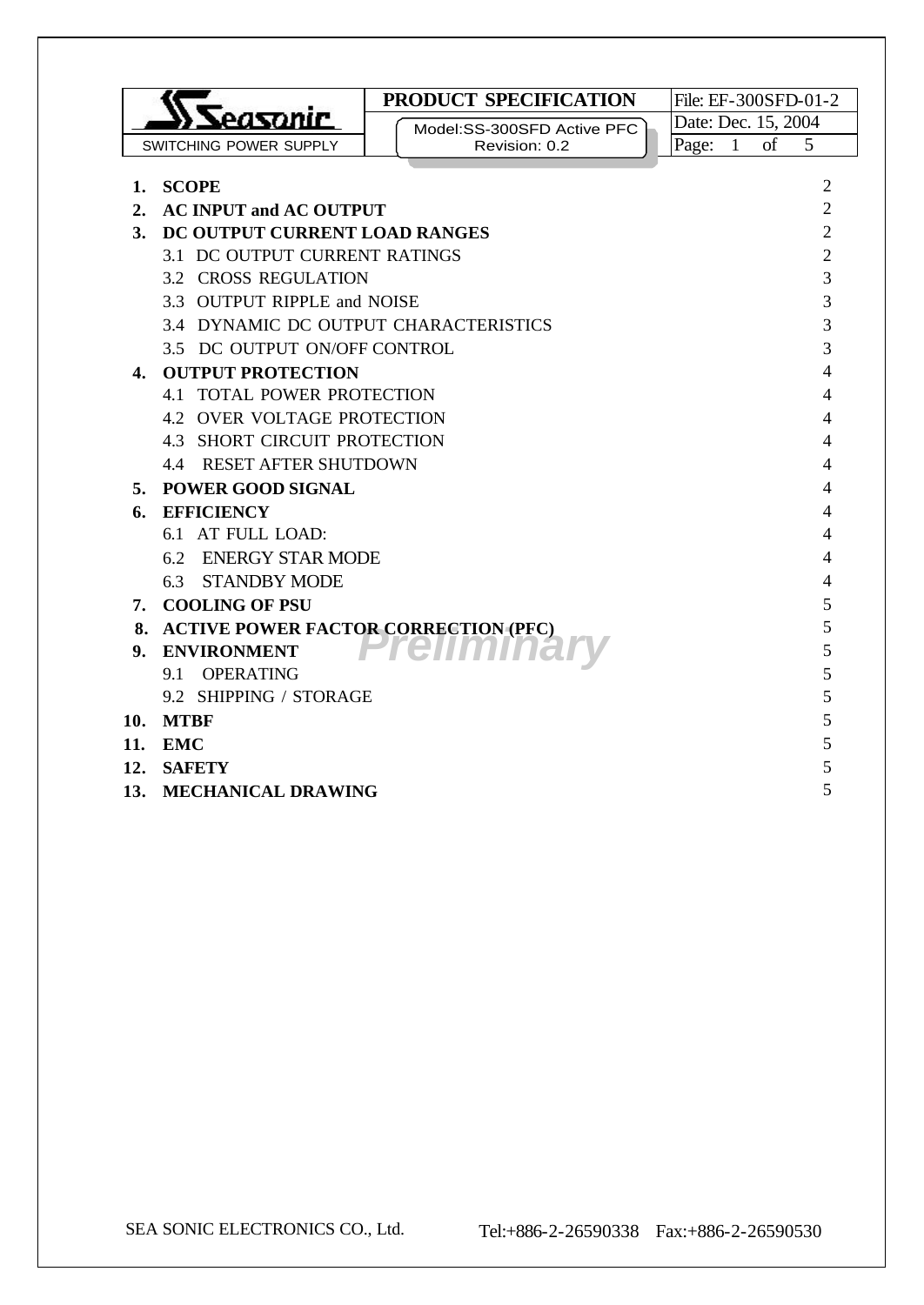

### **PRODUCT SPECIFICATION** File: EF-300SFD-01-2

 Model:SS-300SFD Active PFC Revision: 0.2

Date: Dec. 15, 2004

## **1. SCOPE**

This specification defines electrical performance and characteristic of "**SS-300SFD Active PFC"** Full Range Series power supplies.

# **2. AC INPUT and AC OUTPUT:**

|                                                    | RANGE(100-240VAC)                                         |         |           |
|----------------------------------------------------|-----------------------------------------------------------|---------|-----------|
| Limits                                             | Minimum                                                   | Maximum | Unit      |
| AC Input voltage                                   | 90                                                        | 264     | Vac       |
| AC Input frequency                                 | 47                                                        | 63      | Hz        |
| <b>AC</b> Input Current                            |                                                           | 5       | Amp(rms)  |
| Inrush current <sup>2</sup> (cold start)           |                                                           | 100     | Amp(peak) |
|                                                    | Inrush current (warm start)   NO COMPONENT OVER STRESSED. |         |           |
|                                                    | NO FUSE BLOW.                                             |         |           |
|                                                    | NO DAMAGE TO THE POWER SUPPLY.                            |         |           |
| NOTE: 1. The AC input is protected by the AC fuse. |                                                           |         |           |
| 2. Measured at 25 Deg C Ambient.                   |                                                           |         |           |

### **3. DC OUTPUT REQUIREMENTS: 3.1 DC OUTPUT CURRENT RATINGS**

| 3.1 DC OUTPUT CURRENT RATINGS |            |                |       |  |
|-------------------------------|------------|----------------|-------|--|
|                               |            |                | 11211 |  |
| <b>DC OUPTUT</b>              |            |                |       |  |
|                               | $+3.3$ VDC | $+5\% - 5\%$   |       |  |
| Group1                        | $+5$ VDC   | $+5\% - 5\%$   |       |  |
|                               | $+12$ VDC  | $+5\% - 5\%$   |       |  |
|                               | $-12$ VDC  | $+10\% - 10\%$ |       |  |
| Group <sub>2</sub>            | $+5Vsb$    | $+5\% - 5\%$   |       |  |

# **Load Range Output Minimum Load Maximum Load Peak Load**  $+12V1$  1A 8A 10A  $+12V2$  1A 14.5A X  $+5V$  0.5A 20A X  $+3.3V$  0.3A 20A X  $-12V$  0A 0.8A X  $+5Vsb$  0A 2A 2.5A

1. Maximum continuous total DC output power should not exceed 300 W

2. Maximum continuous combined load on +3.3 VDC and +5 VDC outputs should not exceed 125 W/28A

3. Maximum peak total DC output power should be approximate 330 W.

4. Peak power and current loading should be supported for a minimum of 1 second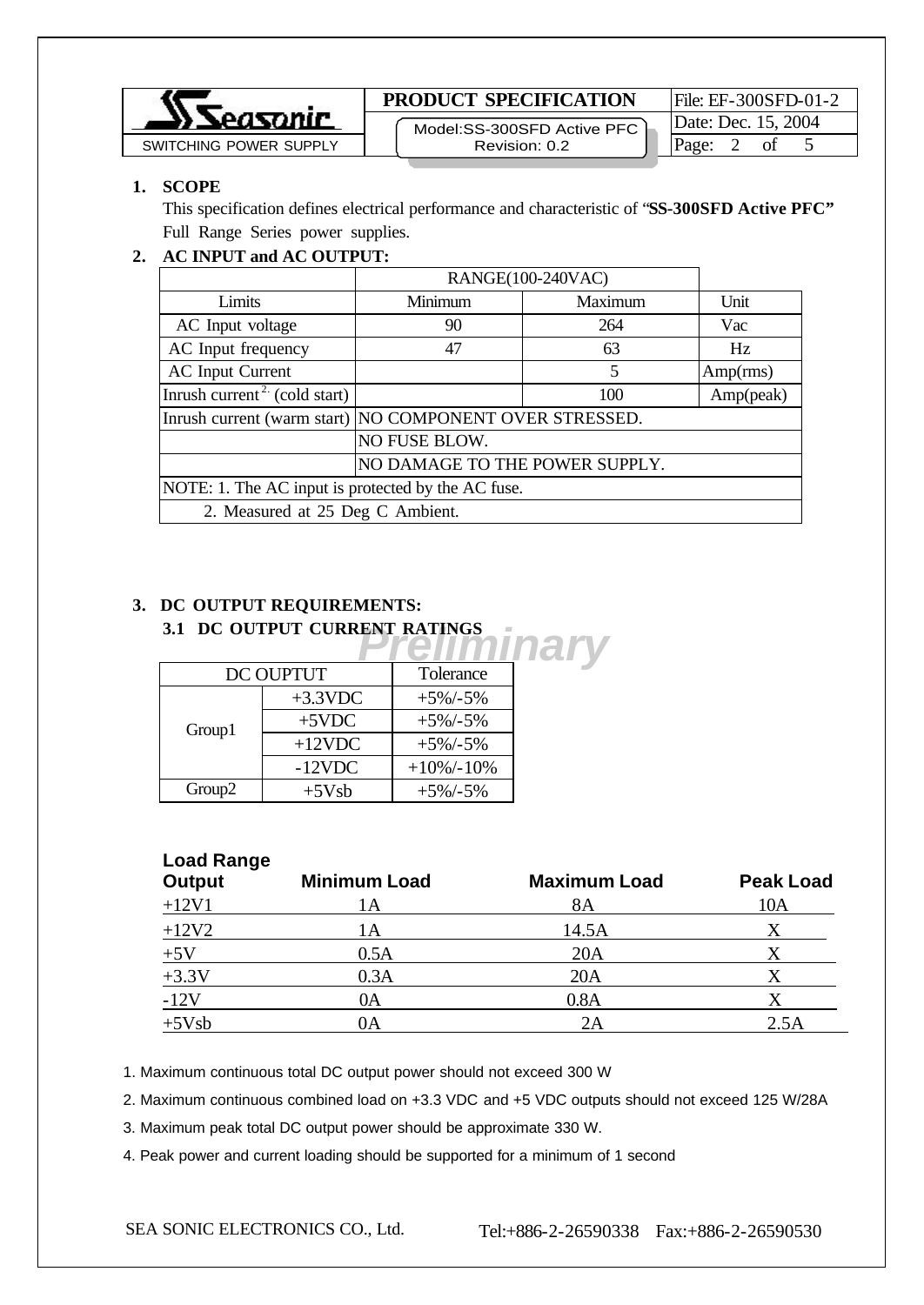

### **3.2 CROSS REGULATION**

The  $+5V \& +3.3V$  combined load and  $+12VDC$  load shall remain within the regulation Defined in section 3.1 over cross load combinations shown Figure 1



Figure 1 +5V&+3.3V , +12V Output Cross Load Combinations

#### **3.3 OUTPUT RIPPLE and NOISE**

at the connector with a 0.1uF ceramic disk capacitor and a 10uF electrolytic capacitor to simulate system load. The length of ground wire on probe should not longer than 40mm, if a Measurement is made with an oscilloscope with 20 MHz bandwidth. Output should be bypassed at the connector with a 0.1uF ceramic disk capacitor and a 10uF electrolytic capacitor to non-differential type of scope was used.

| $+3.5$ |      |       | $-12V$ | 5Vsb |
|--------|------|-------|--------|------|
| 50mV   | 50mV | 120mV | 150mV  | 50mV |

#### **3.4 DYNAMIC DC OUTPUT CHARACTERISTICS**

 +/-10% Max. Excursion for 50% to 100%, or 100% to 50% load change with return to Regulation in 0.5 mS.

#### **3.5 DC OUTPUT ON/OFF CONTROL**

 A low active PS-ON (DC ON/OFF) input signal is equipped, which provide the interface to **ENABLE** or to **DISABLE** the **GROUP1** of DC output. This signal is electrically compatible to interface with **TTL,OPEN COLLECTOR** and the **HARD SWITCH.**



| ISIGNAL NAME |                           | <b>MAXIMUM</b>  | IMINIMUM. |
|--------------|---------------------------|-----------------|-----------|
|              | $T1$ +5V RISE TIME        | $20 \text{ mS}$ |           |
|              | T2 -5V TURN-ON DELAY TIME | 100 mS          |           |

SEA SONIC ELECTRONICS CO., Ltd. Tel:+886-2-26590338 Fax:+886-2-26590530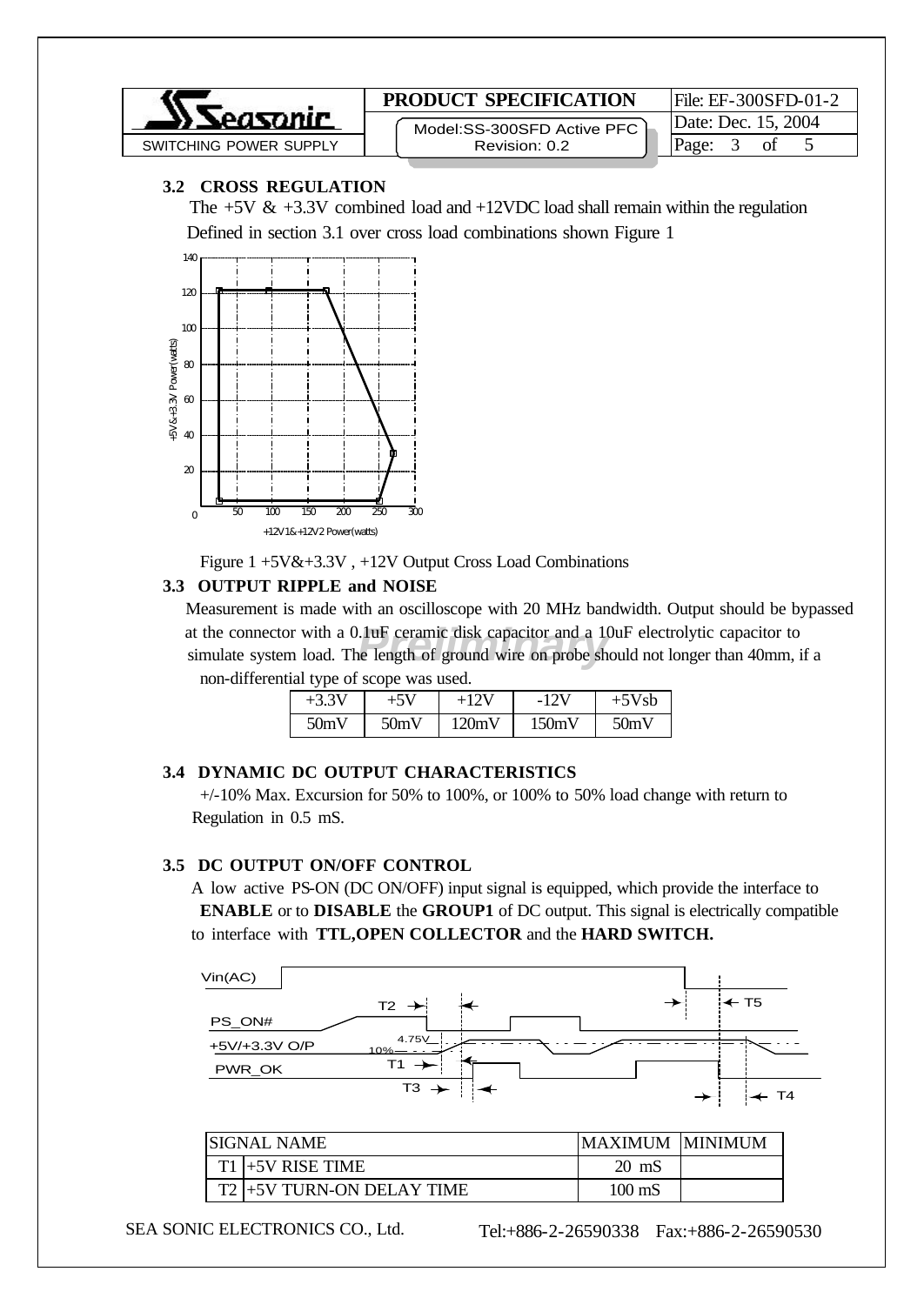

## **PRODUCT SPECIFICATION** File: EF-300SFD-01-2

 Model:SS-300SFD Active PFC Revision: 0.2

Date: Dec. 15, 2004

| T3 PWR OK DELAY TIME                  | $500$ mS | $100 \text{ mS}$ |
|---------------------------------------|----------|------------------|
| <b>T4 DC SAVE TIME</b>                |          | mS               |
| T5 HOLD-ON TIME (AT NOMINAL AC INPUT) |          | 16 mS            |

# **4. OUTPUT PROTECTION**

#### **4.1 TOTAL POWER PROTECTION: ( OPP )**

Total power 135% max with shut-down and latch off protection.

#### **4.2 OVER VOLTAGE PROTECTION: ( OVP )**

| <b>OVER</b>      | <b>ACTIVE RANGE</b> |       | <b>RESULT</b>          |
|------------------|---------------------|-------|------------------------|
| <b>VOLTAGEAT</b> | Min.                | Max.  |                        |
| $+3.3V$          | 3.76V               | 4.8V  | Shutdown&Latch OFF The |
| $+5V$            | 5.7V                | 7.0V  | Group 1 DC Output      |
| $+12V$           |                     | 15.6V |                        |

## **4.3 SHORT CIRCUIT PROTECTION: ( SCP )**

 The short between any output of group 1 will shut down all group1. The short at group 2 will Shut down both group 1 and group 2.

## **4.4 RESET AFTER SHUTDOWN**

**PRELIMINARY RESET AFTER SHUTDOWN**<br>
Whenever the power supply latches into shutdown state due to fault condition on its output, The power supply will return to normal operation only after the fault has been removed and the power switch has been cycled off/on with **A MINIMUM OFF TIME OF 20mS.** (PS-ON)

## **5. POWER GOOD SIGNAL:**

Signal Type: open collector +5DC, TTL compatible. Logic Level: <0.4V while sinking 4 mA. Logic Level High: between 2.4VDC and +5V output while sourcing 200 uA.

## **6. EFFICIENCY:**

## **6.1 AT FULL LOAD:**

Over 74% at normal input voltage.

78% at AC 230v 50Hz(typical)

## **6.2** *ENERGY STAR MODE*

 Over 50% at 30W max power consumption with 17.4W when +5V/3A, +12V/0.2A load or more delivered to DC power output.

## **6.3** *STANDBY MODE*

During measurement of the **"STANDBY MODE"** condition, the main converter is off (PS\_ON=High). +5Vsb converter is working and standby input power is measured.

| true RMS input power (standby)<br>+5Vsb/ 0.5A; input voltage: 230VAC 50HZ | $\rm < 5W$ |
|---------------------------------------------------------------------------|------------|
| true RMS input power (standby)<br>+5Vsb/0A; input voltage: 230VAC 50HZ    | < 1.5W     |

SEA SONIC ELECTRONICS CO., Ltd. Tel:+886-2-26590338 Fax:+886-2-26590530